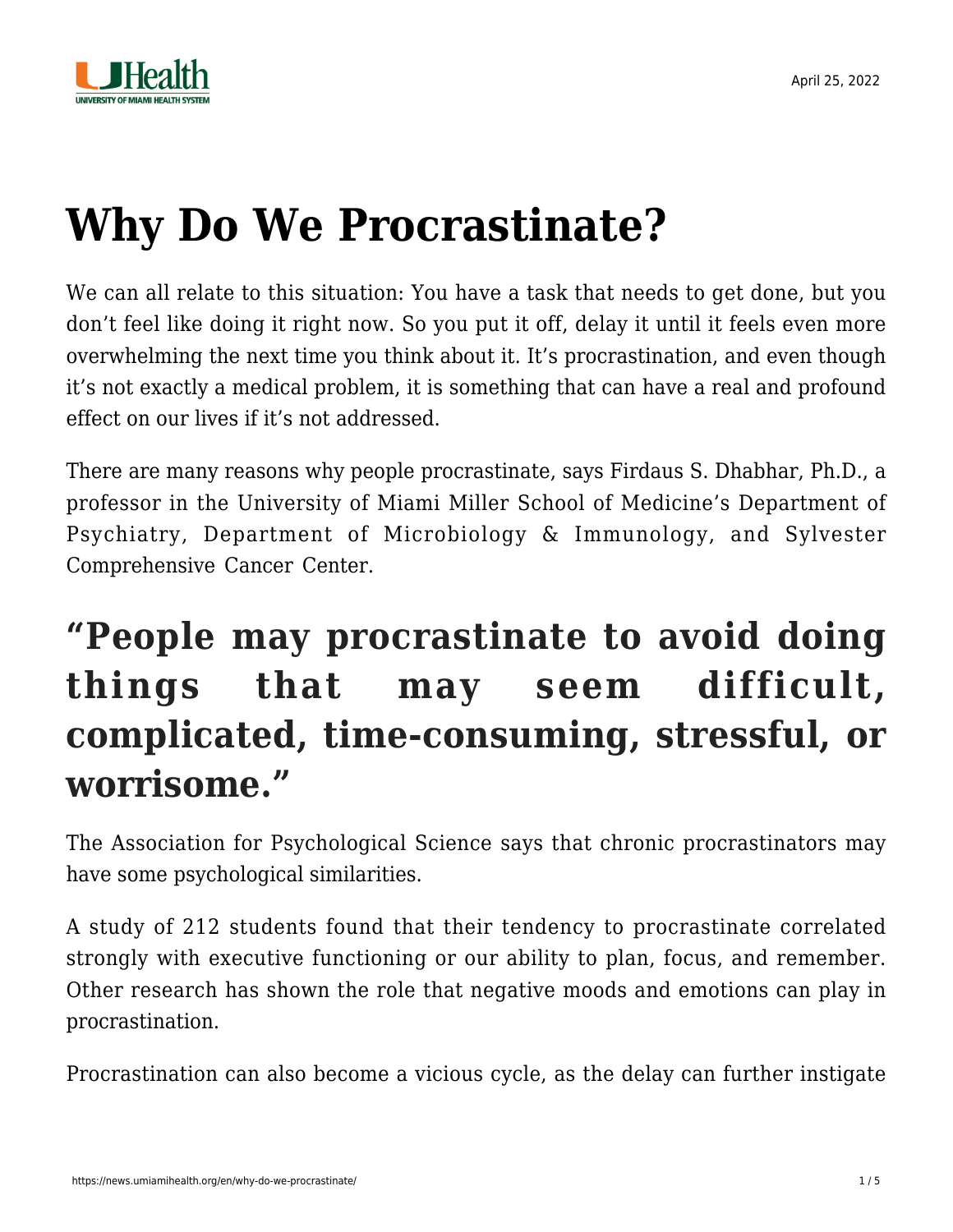

feelings of guilt, anger, and other negative emotions. Nevertheless, Dr. Dhabhar cautions against turning procrastination into a medical disorder.

# **The implications of procrastination**

While procrastination is sometimes discussed in a light-hearted or joking manner, Dr. Dhabhar says there can be real negative implications for those who do it habitually.

"Some procrastination can lead to more procrastination, which can additionally affect tasks for which you don't want to procrastinate," he says. "Overall, it can lower performance, productivity, and creativity, as well as increase chronic stress. In a team or work setting, it can have a negative effect for members of the team who are waiting on certain tasks to be completed so that they can do their part."

When it comes to avoiding serious issues, such as relationship problems or a cancer diagnosis, [Psychology Today](https://www.psychologytoday.com/us/blog/navigating-cancer/202203/how-avoid-avoiding) says it can start to take a significant emotional toll on you.

By pushing back emotions or situations, rather than confronting them, you can allow them to accumulate until they begin to feel overwhelming. That's when issues like the stress that Dr. Dhabhar mentioned above, or worse, can become an issue.

# **Put a stop to procrastination**

While procrastination is common and can lead to some genuine problems in some instances, it is not unavoidable. Dr. Dhabhar says some changes in your attitude and approach to tasks are often the key to procrastinating less and getting more done.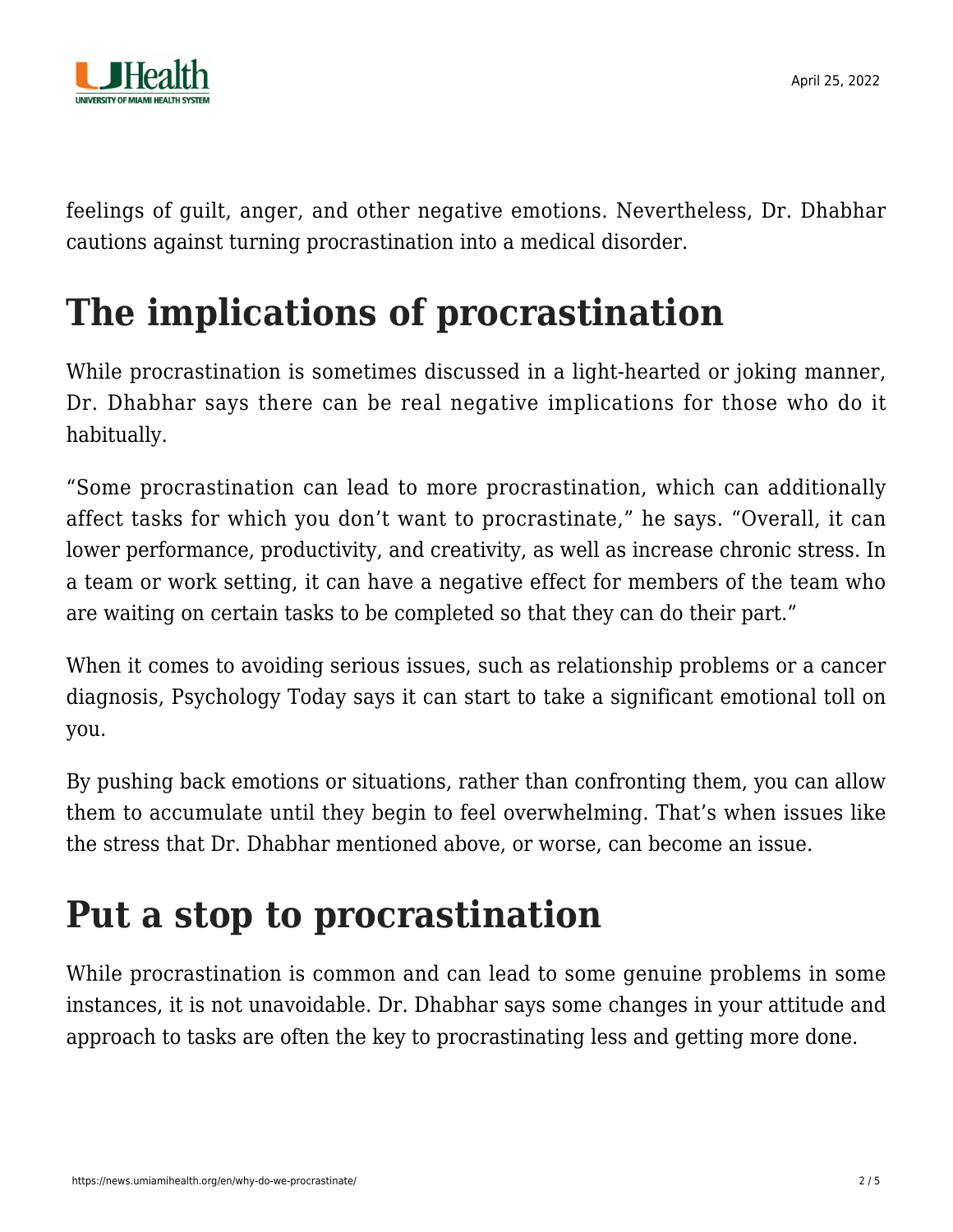

### **Break things into smaller tasks.**

"If possible, divide the project into more manageable, bite-sized chunks that can be completed within contiguous amounts of time," says Dr. Dhabhar. "Start working on each piece of the project, and upon completion, pick up the next piece within a reasonable amount of time."

### **Jump right in.**

In many cases, all the thinking before a task overwhelms the procrastinator and causes the delay.

"Provided you can do so safely, try jumping into the project without thinking about why you could put it off and focus on something else," says Dr. Dhabhar. "This may be difficult at first but can get easier over time."

#### **Put away your phone.**



A very modern cause of procrastination is the endless possibilities of digital or social media, so Dr. Dhabhar recommends avoiding these sources of distraction while you're trying to focus.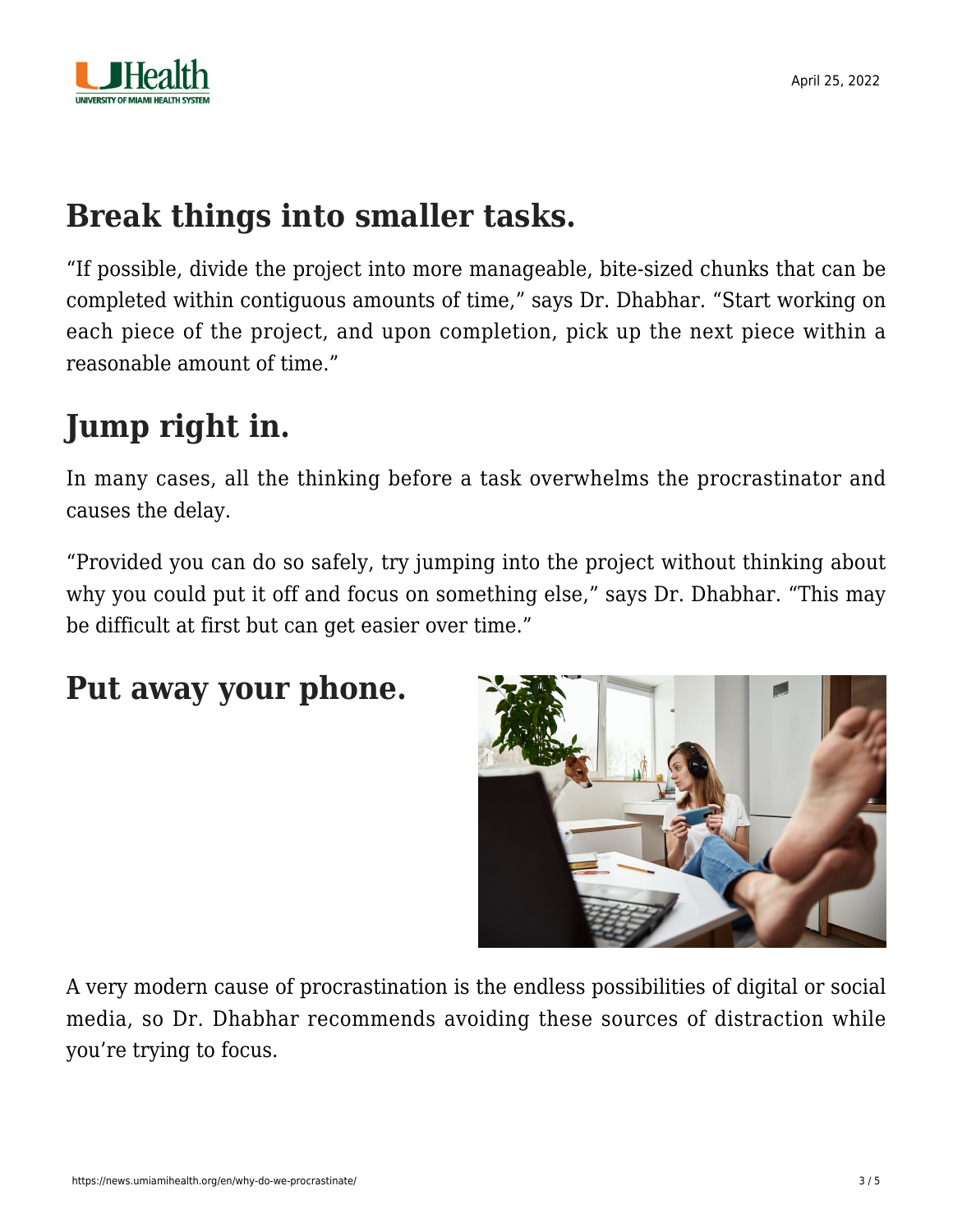

### **Help others be confident.**

"Sometimes people may procrastinate because they feel that they are not qualified enough to do the task," says Dr. Dhabhar. "In such cases, one should try to compassionately mentor the person, build their confidence and enable them to believe in their ability to complete the task. Very often, the ability to do what is needed lies within the person, and all it takes is a supervisor, colleague, or friend to work with the person and help them realize their potential."

### **Reward yourself.**

You're more likely to complete a project if you have something fun waiting for you on the other side, says Dr. Dhabhar.

"If possible, time your work on the project so that you have something exciting to look forward to soon after you're done."

Wyatt Myers is a contributing writer for UMiami Health News.

READ MORE